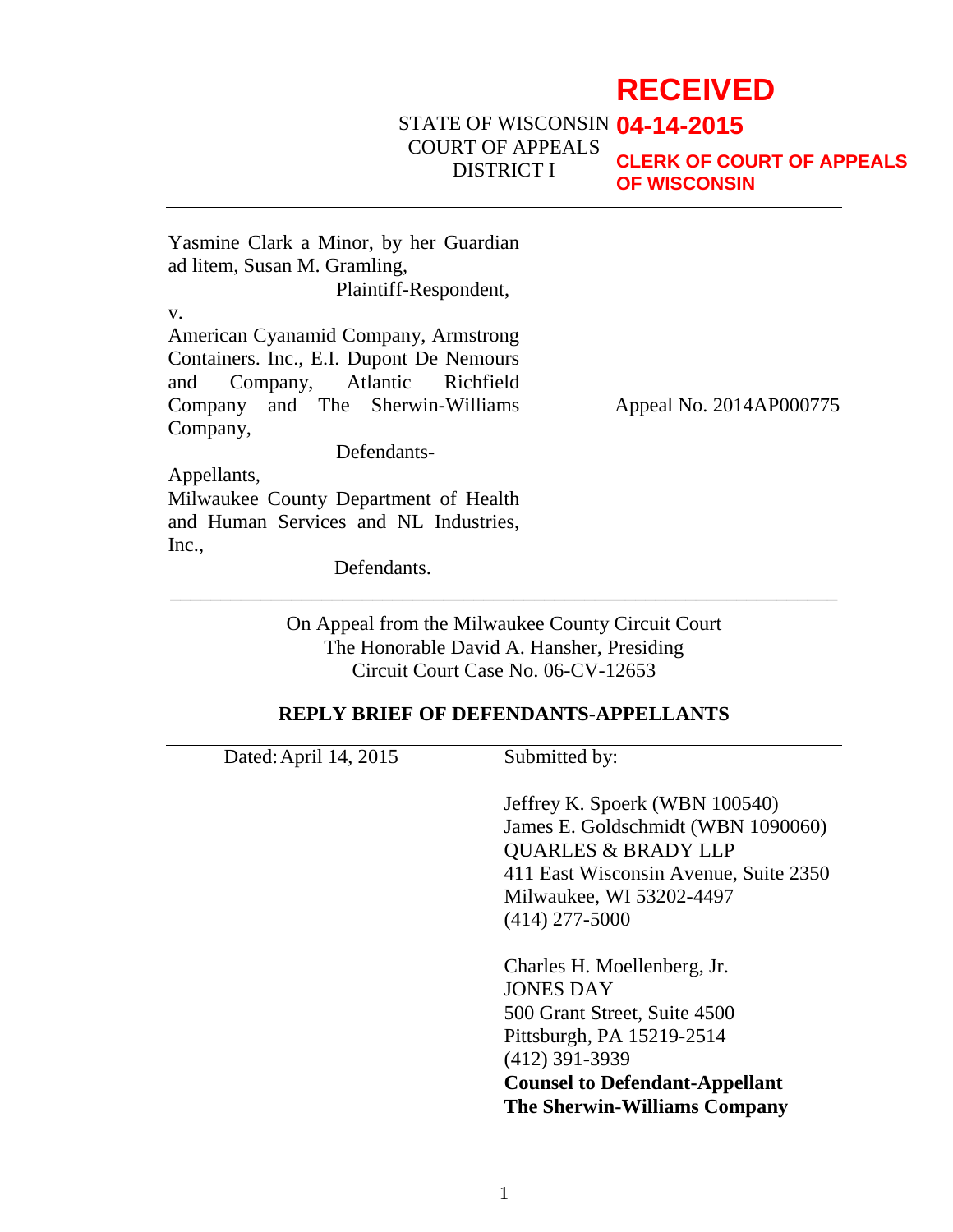### **On Behalf of Defendant-Appellant American Cyanamid Company:**

GASS WEBER MULLINS LLC **Beth Ermatinger Hanan** (SBN 1026989) Ralph A. Weber (SBN 1001563) 309 N. Water St., 7th Floor Milwaukee, WI 53202 (414) 223-3300

GIBSON DUNN & CRUTCHER LLP **Richard W. Mark** 200 Park Avenue New York, NY 10166 (212) 351-3818

ORRICK, HERRINGTON & SUTCLIFFE LLP **Elyse D. Echtman** 51 West 52nd St. New York, NY 10019 (212) 506-3753

#### **On Behalf of Defendant-Appellant Armstrong Containers, Inc.:**

BASCOM BUDISH & CEMAN SC **Timothy A. Bascom** (SBN 1010017) 2600 N. Mayfair Road, #1140 Wauwatosa, WI 53226 (414) 774-8835

MORRIS, MANNING & MARTIN, LLP **Robert P. Alpert** Jeffrey K. Douglass 1600 Atlanta Financial Center 3343 Peachtree Road, N.E. Atlanta, GA 30326 (404) 233-7000

#### **On Behalf of Defendant-Appellant E.I. Du Pont De Nemours & Company:**

MICHAEL BEST & FRIEDRICH LLP **Paul E. Benson** (SBN 1001457) 100 E. Wisconsin Ave., Suite 3300 Milwaukee, WI 53202 (414) 271-6560

McGUIRE WOODS LLP **Steven R. Williams** Joy C. Fuhr Christian E. Henneke One James Center 901 E. Cary Street Richmond, VA 23219 (804) 775-1000

### **On Behalf of Defendant-Appellant Atlantic Richfield Company:**

GODFREY & KAHN S.C. **Anthony S. Baish** (SBN 1031577) 780 N. Water St., Suite 1500 Milwaukee, WI 53202 (414) 273-3500 **Daniel T. Flaherty** (SBN 1011357) 100 W. Lawrence St. P.O. Box 2728 Appleton, WI 54913 (920) 830-2800

ARNOLD & PORTER LLP **Phillip H. Curtis** Bruce R. Kelly William Voth Matthew D. Grant Reuben S. Koolyk 399 Park Avenue New York, NY 10022 (212) 715-1000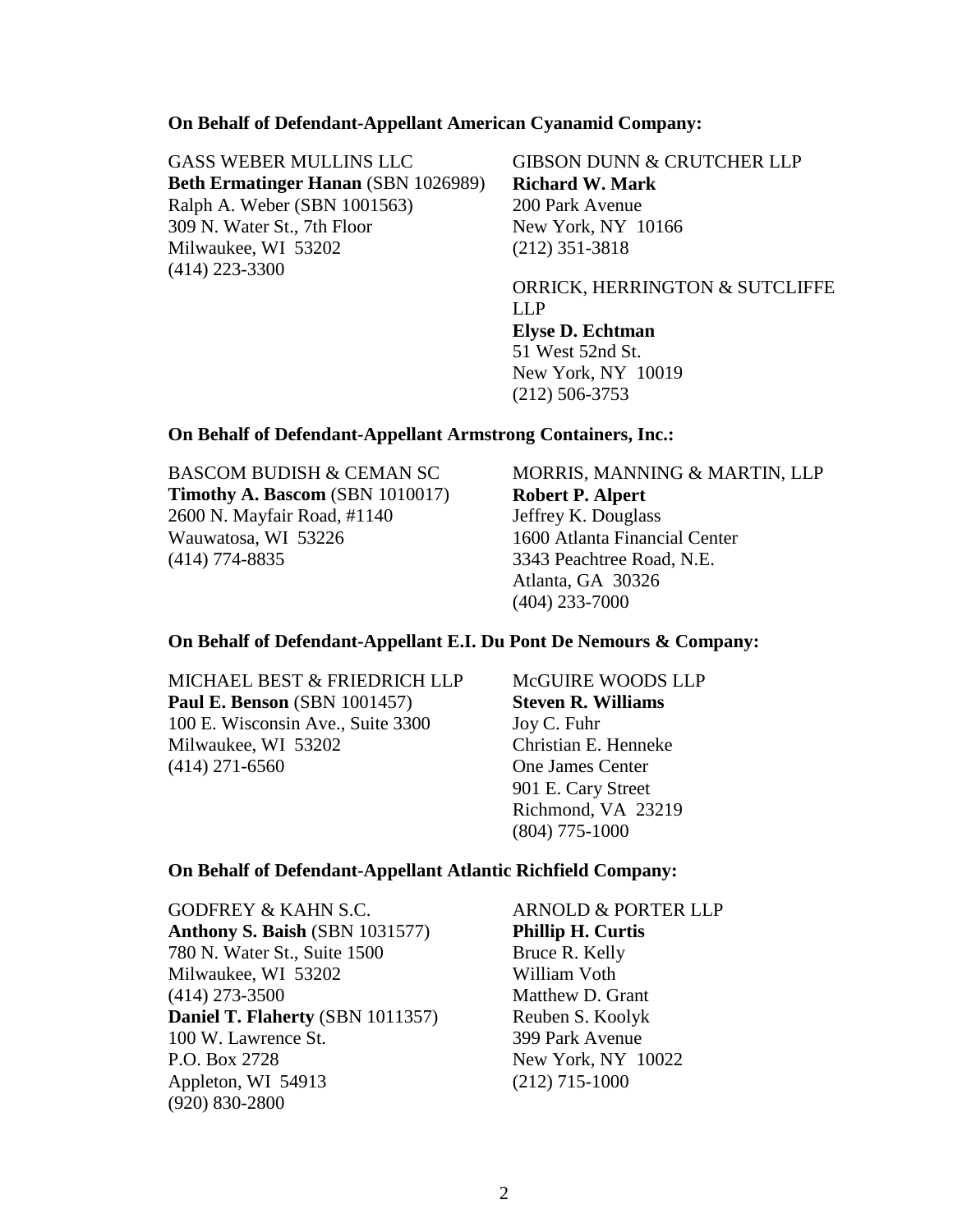# **TABLE OF CONTENTS**

| I.   |           | WIS. STAT. §895.046 DOES NOT IMPAIR A "VESTED                                           |  |
|------|-----------|-----------------------------------------------------------------------------------------|--|
|      | A.        | Retroactive Application Of Thomas Cannot Create A                                       |  |
|      | <b>B.</b> | <i>Thomas</i> Has Too Many Contingencies To Create A                                    |  |
| II.  |           | THE TRIAL COURT IMPROPERLY SUBSTITUTED ITS<br>OWN VIEW FOR THE LEGISLATURE'S BALANCE OF |  |
| III. |           |                                                                                         |  |
|      |           |                                                                                         |  |
|      |           |                                                                                         |  |
|      |           |                                                                                         |  |
|      |           |                                                                                         |  |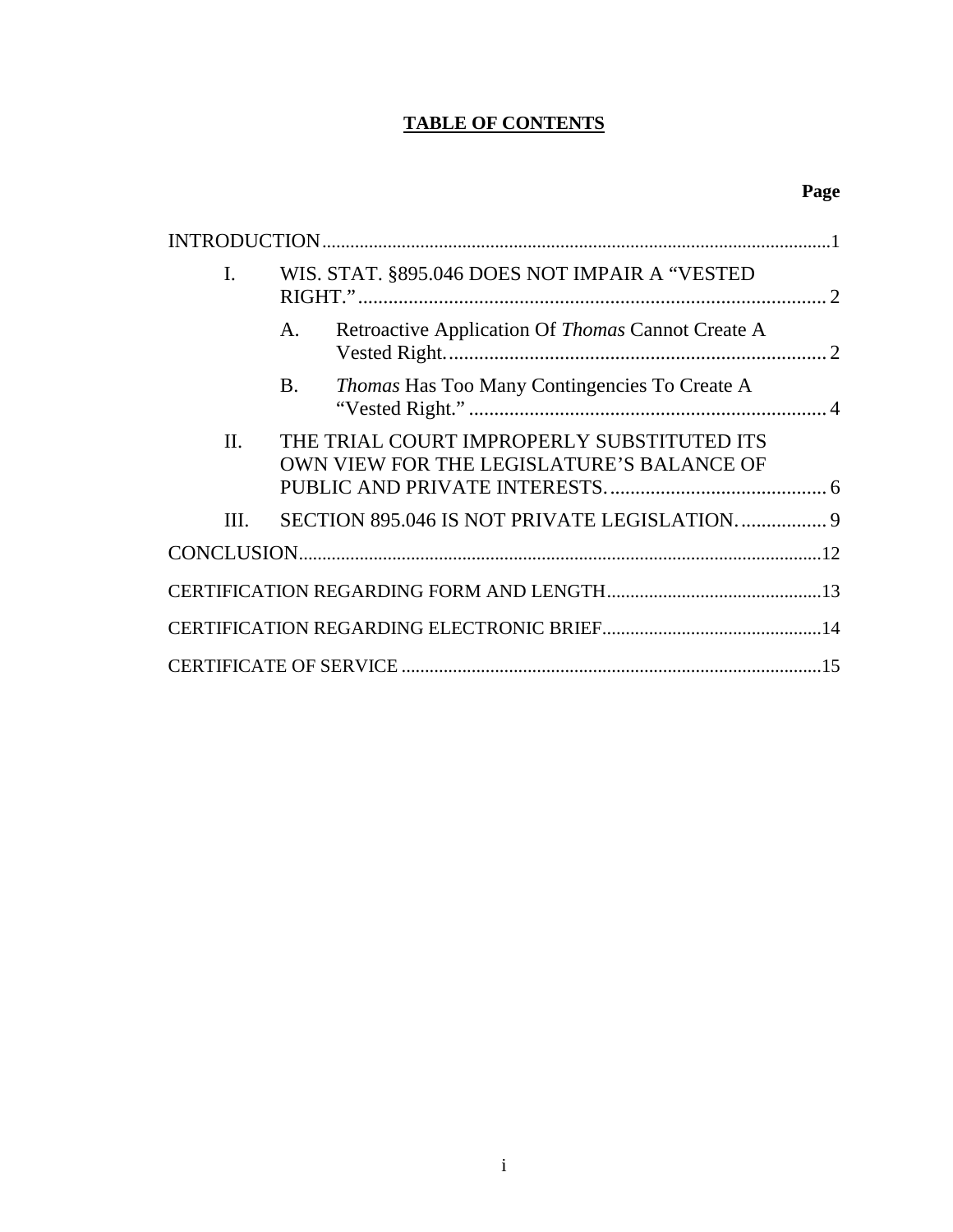# **TABLE OF AUTHORITIES**

| <b>CASES</b>                                                                                              |
|-----------------------------------------------------------------------------------------------------------|
| Boykin v. Boeing Co.,                                                                                     |
| Chappy v. LIRC,                                                                                           |
| City of Appleton v. Outagamie County,                                                                     |
| City of Cleburne v. Cleburne Living Ctr., Inc.,                                                           |
| Collins v. Eli Lilly Co.,                                                                                 |
| Eastern R. Presidents Conference v. Noerr Motor Freight, Inc.,                                            |
| Ervin v. City of Kenosha,                                                                                 |
| Ferguson v. Skrupa,                                                                                       |
| Fid. Coop. Bank v. Nova Cas. Co.,                                                                         |
| Flynn v. Dep't of Admin.,                                                                                 |
| Gibson v. Am. Cyanamid Co.,<br>719 F. Supp. 2d 1031 (E.D. Wis. 2010), rev'd 760 F.3d 600 (7th Cir. 2014), |
| Godoy ex rel. Gramling v. E.I. du Pont de Nemours & Co.,                                                  |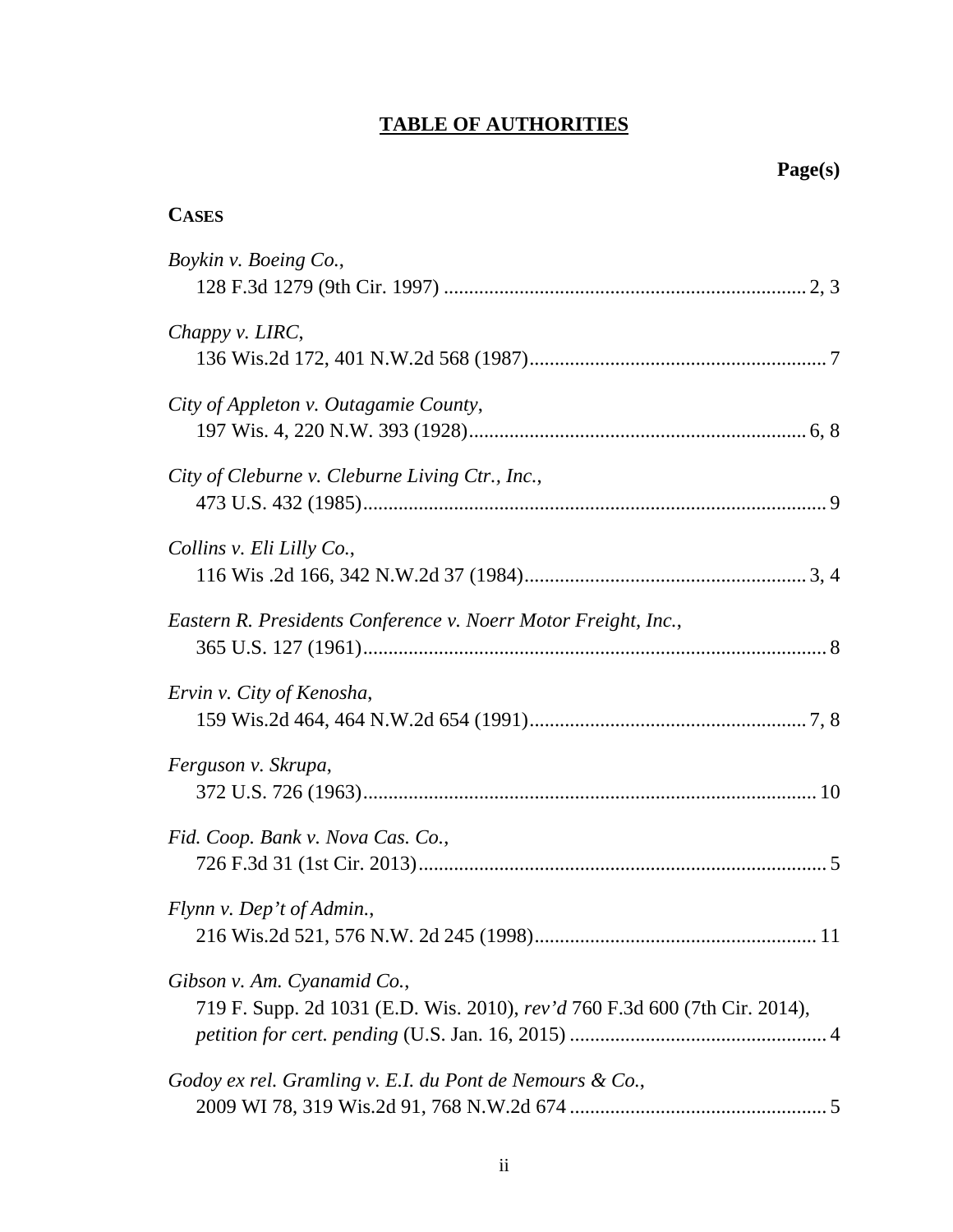# **TABLE OF AUTHORITIES**

# (continued)

# **Page(s)**

| Group Health Coop v. Wis. Dep't of Revenue,                            |
|------------------------------------------------------------------------|
|                                                                        |
| Hunter v. School Dist.,                                                |
|                                                                        |
| Jackson v. Benson,                                                     |
|                                                                        |
| Koerner v. Grigas,                                                     |
|                                                                        |
| Lake Country Racquet & Athletic Club, Inc. v. Morgan,                  |
|                                                                        |
| Lochner v. New York,                                                   |
|                                                                        |
| Matthies v. Positive Safety Mfg. Co.,                                  |
|                                                                        |
| MBS-Certified Pub. Accountants, LLC v. Wis. Bell, Inc.,                |
|                                                                        |
| Mercatus Group, LLC v. Lake Forest Hosp.,                              |
|                                                                        |
| Milwaukee Brewers Baseball Club v. Wis. Dep't of Health & Soc. Servs., |
|                                                                        |
| Northern Air Servs., Inc. v. Link,                                     |
|                                                                        |
| Northwest Airlines, Inc. v. Wis. Dep't of Revenue,                     |
|                                                                        |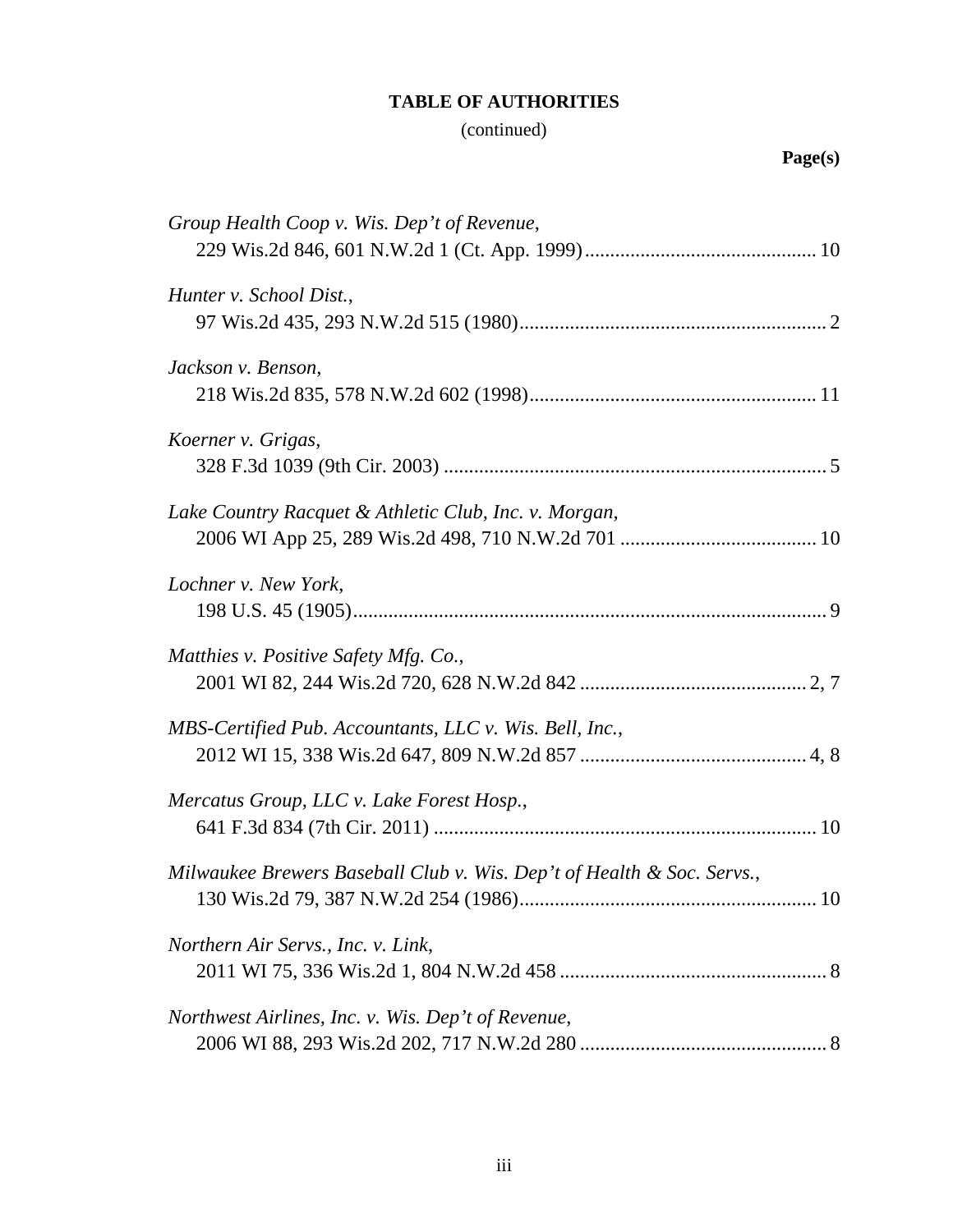# **TABLE OF AUTHORITIES**

# (continued)

# **Page(s)**

| Oddsen v. Bd. Of Fire & Police Comm'rs for City of Milwaukee, |
|---------------------------------------------------------------|
| Progressive N. Ins. Co. v. Romanshek,                         |
| Soc'y Ins. v. Labor & Indus. Review Comm'n,                   |
| Soo Line R.R. Co. v. Dep't of Transp.,                        |
| Thomas ex rel. Gramling v. Mallett,                           |
| Thomas v. Mallett,                                            |
| Wenke v. Gehl Co.,                                            |
| <b>STATUTES</b>                                               |
|                                                               |
|                                                               |
|                                                               |
| <b>OTHER AUTHORITIES</b>                                      |
|                                                               |
|                                                               |
|                                                               |
|                                                               |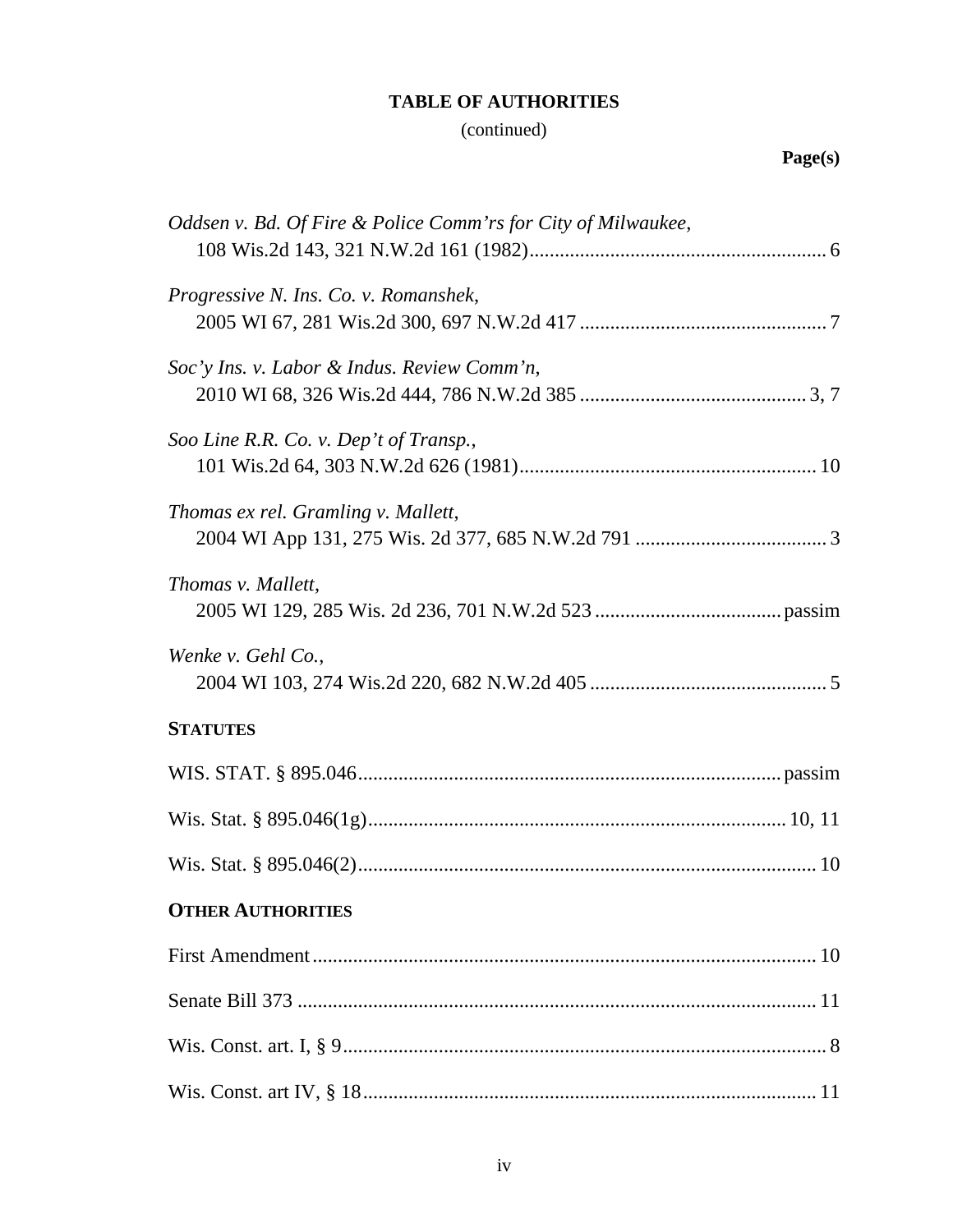### **INTRODUCTION**

<span id="page-6-0"></span>Plaintiff's opposition brief disregards the essential issue: The question is not whether a judicial decision can be applied retroactively if the appropriate factors are met, but instead whether a previously non-existent right can be retroactively vested in a way that contradicts the Legislature's actions. It cannot. Vested rights protect parties' legal expectations that are well-settled at the time of injury. By definition, a right that did not exist at the time of injury cannot be wellsettled and, therefore, cannot be vested. That point is dispositive of this appeal.

Moreover, at all times before the Legislature acted in 2013, whether Plaintiff had a viable claim under *Thomas v. Mallett*, 2005 WI 129, 285 Wis. 2d 236, 701 N.W.2d 523, was contingent on unresolved factual and legal questions. Therefore, Plaintiff never had a vested right to sue using *Thomas*.

Furthermore, even vested rights are not immune from legislative clarification. All legislation enjoys a strong presumption of constitutionality. The Legislature had a rational purpose in restoring the risk-contribution theory to accord with public policy and then applying its policy to pending cases.

Finally, Plaintiff tries to distract this Court by arguing that the 2013 amendments violate the separation of powers principle and are unconstitutional private legislation. But, the amendments are not specific to any person, place, or thing; because they address a matter of statewide concern, they are not private legislation. Far from being "smuggled" into law, the amendments were introduced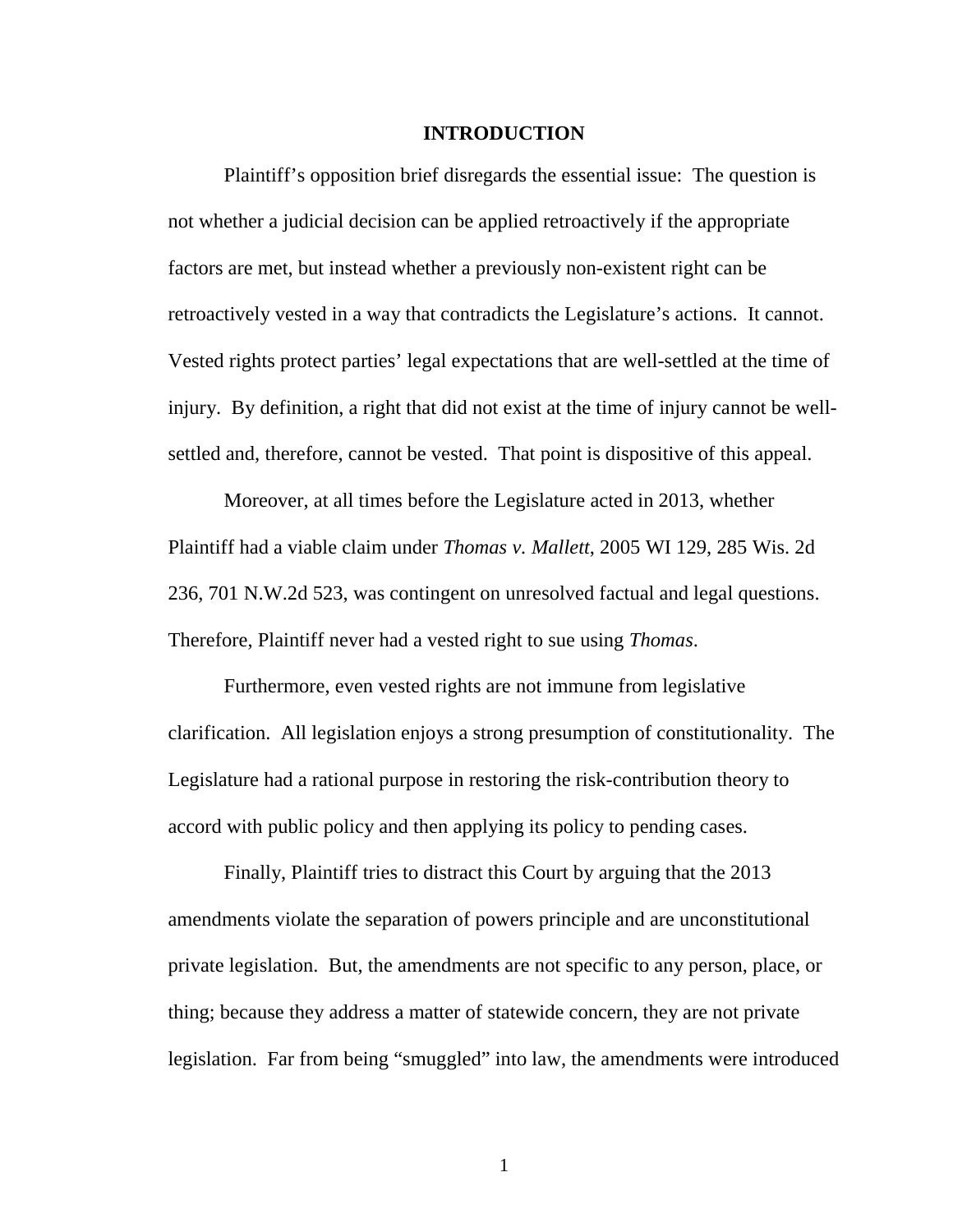initially as a single-subject bill and discussed at public hearings, during which Plaintiff's counsel testified.

The Court should reverse the trial court and uphold Section 895.046 as constitutional.

## <span id="page-7-1"></span><span id="page-7-0"></span>**I. WIS. STAT. § 895.046 DOES NOT IMPAIR A "VESTED RIGHT."**

### **A. Retroactive Application Of** *Thomas* **Cannot Create A Vested Right.**

Plaintiff argues a proposition of no relevance to this appeal: whether a court can retroactively apply a judicial decision after applying the *Chevron* threefactor analysis. Defs.' Br. 27-28; *see also* Pl.'s Br. 13. That a judicial decision can apply retroactively does not address whether a right can vest retroactively. On this point, Plaintiff is silent.

<span id="page-7-4"></span><span id="page-7-3"></span>Vested rights protect parties' settled legal expectations as they exist at the time of injury. *See, e.g.*, *Hunter v. School Dist.*, 97 Wis.2d 435, 293 N.W.2d 515 (1980); *Matthies v. Positive Safety Mfg. Co.*, 2001 WI 82, 244 Wis.2d 720, 628 N.W.2d 842. Consequently, a right must be well-settled at the time of injury in order to vest. *Id.*

<span id="page-7-2"></span>No Wisconsin court has suggested that a right may vest retroactively. Nor would such a ruling make sense: by definition, a plaintiff has no expectation to a legal right that does not come into existence until years after her injury. As the Ninth Circuit held in *Boykin v. Boeing Co.*, "there is no injustice in retroactively depriving a person of a right that was created *contrary to his expectations* at the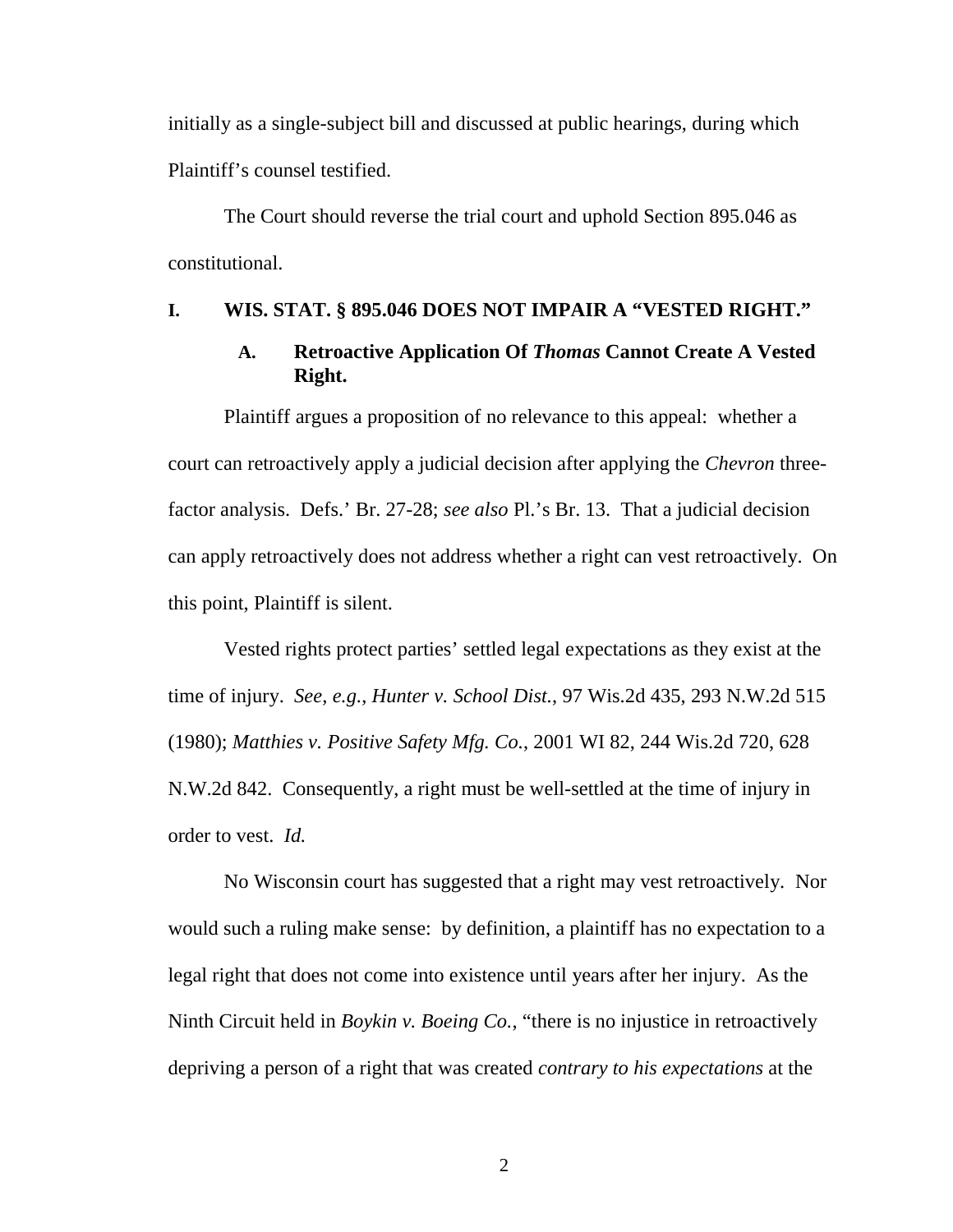time he entered into the transaction from which the right arose." 128 F.3d 1279, 1283 (9th Cir. 1997) (emphasis in original). *Boykin* is the most analogous case that any party has cited. Plaintiff ignores it and offers no contrary authority. Because *Thomas* did not exist at the time of her alleged injury, Plaintiff had no vested right in that decision.<sup>[1](#page-8-2)</sup> R. 476; A-App. 017, 021.

<span id="page-8-0"></span>Plaintiff instead argues for a vested right under *Collins v. Eli Lilly Co.,* 116 Wis .2d 166, 342 N.W.2d 37 (1984). Pl.'s Br. 20. But, *Collins* limited use of the risk-contribution theory to circumstances "factually similar" to DES. Defs.' Br. 8; *see also* Pl.'s Br. 20 (quoting *Collins*, 116 Wis.2d at 192). *Thomas* recognized that white lead carbonate ("WLC") claims were "not identical to *Collins*" and several "dissimilarities between [the two cases]" existed. 2005 WI 129, ¶¶ 147, 150, 152, 154. Without the theory's "extension" in *Thomas*, Plaintiff would not have any claim against the manufacturing defendants. *Id.* ¶ 27. Indeed, at the time of Plaintiff's alleged injury, this Court ruled that, under existing Wisconsin law, a plaintiff could not maintain a risk-contribution claim for WLC. *Thomas ex rel. Gramling v. Mallett*, 2004 WI App 131, 275 Wis. 2d 377, 685 N.W.2d 791.

<span id="page-8-1"></span>Nor can Plaintiff change her injury date to avoid dismissal. Plaintiff "conceded" that she "is claiming indivisible injuries that accrued during the first period of exposure in March 2003." R. 476; A-App. 017, 027. She cannot recant her factual concession on appeal. More importantly, Plaintiff does not dispute that

<span id="page-8-2"></span><sup>&</sup>lt;sup>1</sup>Also analogous and persuasive are the cases finding no due process violation in modifying a statute of limitations before it has run. *See, e.g.*, *Soc'y Ins. v. Labor & Indus. Review Comm'n*, 2010 WI 68, 326 Wis.2d 444, 786 N.W.2d 385.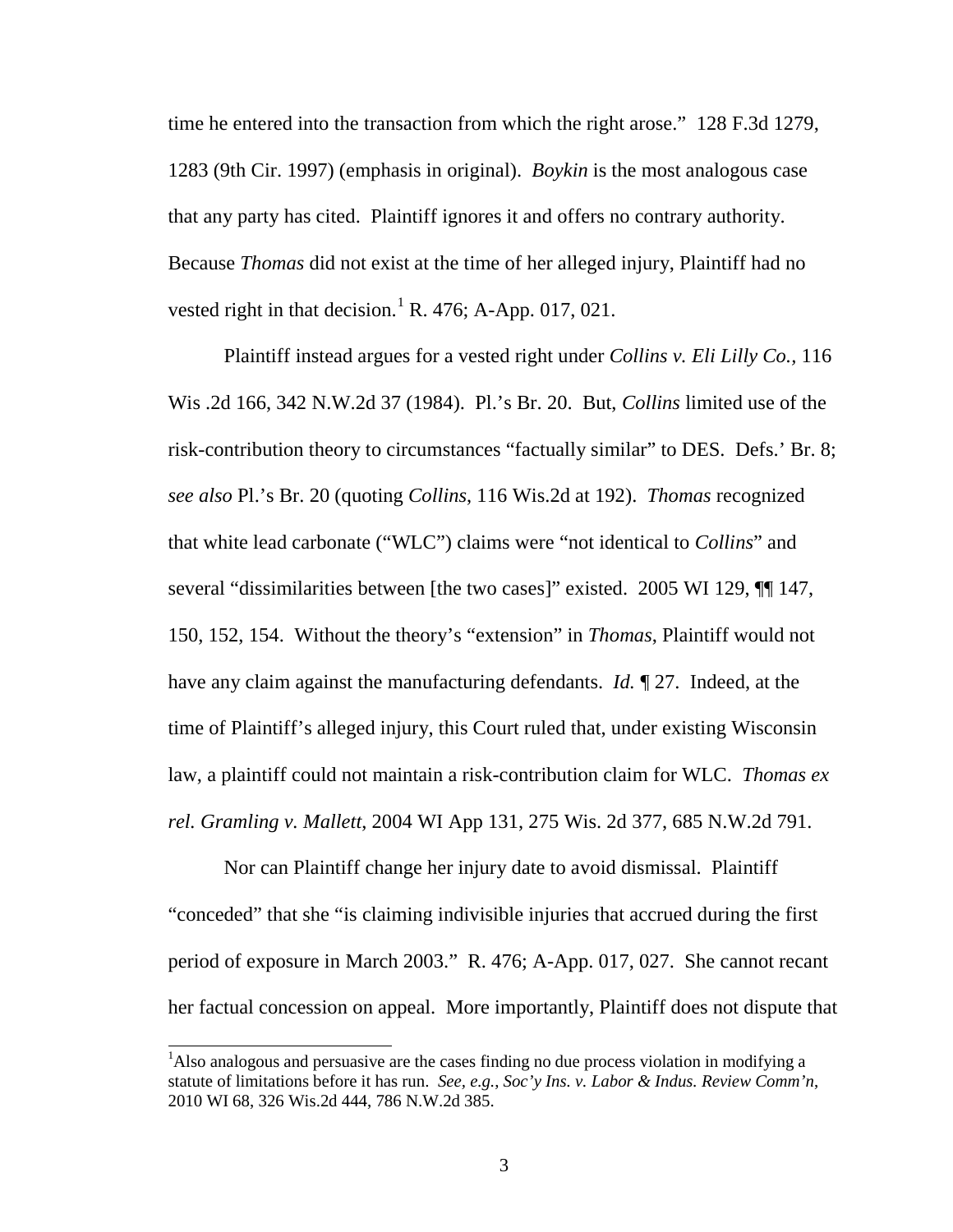a claim accrues with the manifestation of Plaintiff's *first* compensable injury, which was March 2003. *See* Defs.' Br. 8.

In sum, in 2003, at the time of her alleged injury, Plaintiff had no right, let alone a vested right, to sue Defendants using *Collins* or *Thomas*'s extension of the risk-contribution theory. This conclusion is dispositive.

# **B.** *Thomas* **Has Too Many Contingencies To Create A "Vested Right."**

<span id="page-9-1"></span><span id="page-9-0"></span>Defendants' first argument alone requires reversal, but there is another, independent basis for reversal. Plaintiff's right to sue using the risk-contribution theory never vested by the time of the 2013 amendments, because the existence of Plaintiff's claim under *Thomas* was (and is) entirely contingent. Before the 2013 amendments were passed, a federal district court struck down the risk-contribution theory as unconstitutional. *Gibson v. Am. Cyanamid Co.,* 719 F. Supp. 2d 1031 (E.D. Wis. 2010), *rev'd* 760 F.3d 600 (7th Cir. 2014), *petition for cert. pending* (U.S. Jan. 16, 2015) (No. 14-849). It is hard to imagine a claim being more contingent than that. That the decision was reversed in 2014 suggests more uncertainty, and is irrelevant to whether the right was absolute and perfected before the 2013 amendments.

<span id="page-9-2"></span>Plaintiff next asserts that unresolved public policy questions do not matter because they are to be "determined by the judge after trial." Pl.'s Br. 17. However, Wisconsin courts grant motions to dismiss claims or defenses that contradict public policy. *See, e.g.*, *MBS-Certified Pub. Accountants, LLC v. Wis.*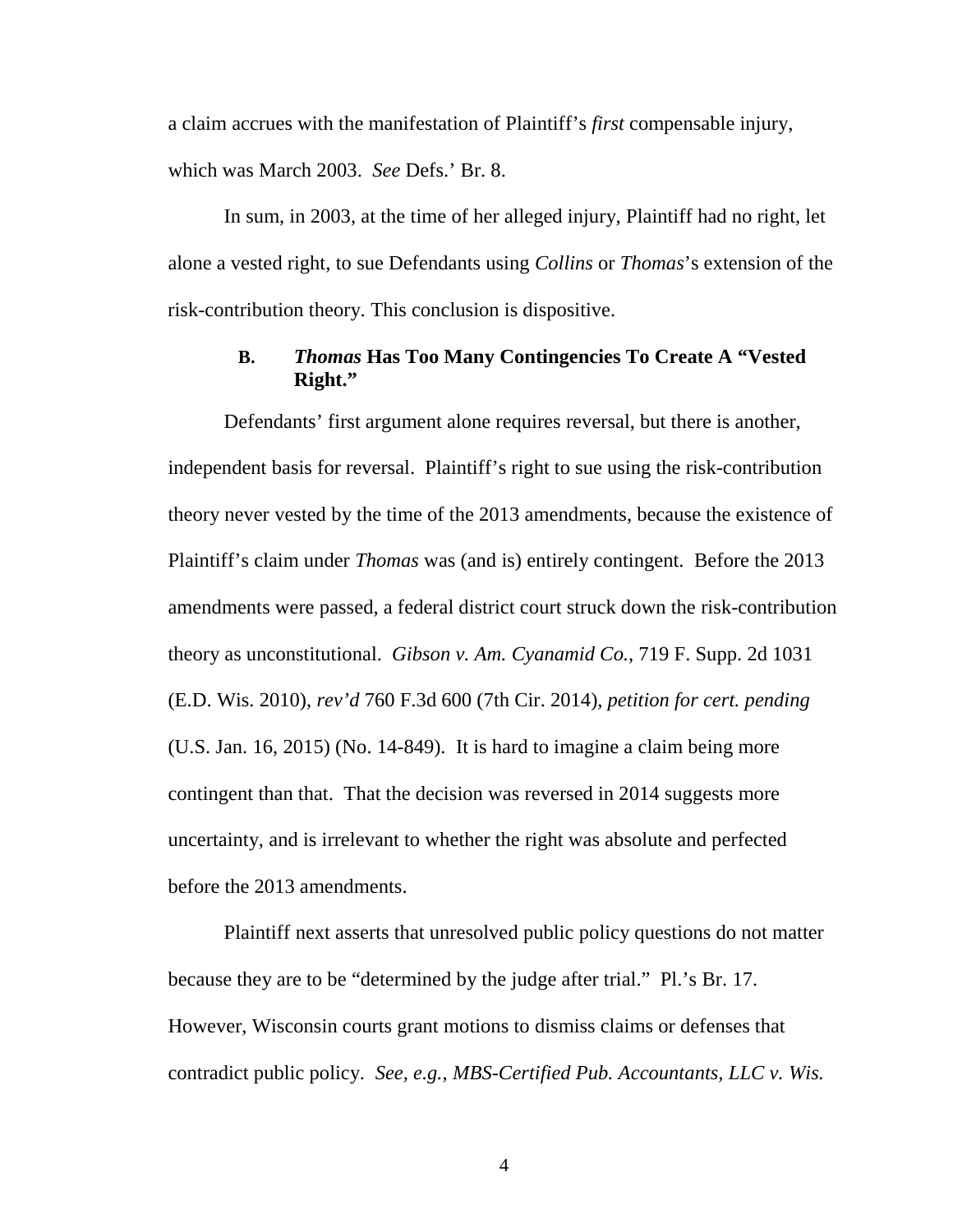*Bell, Inc.*, 2012 WI 15, ¶ 72, 338 Wis.2d 647, 809 N.W.2d 857. Moreover, the issue here is whether the viability of a risk-contribution claim for WLC was settled when Plaintiff's claim arose. Since *Thomas* left the public policy question unsettled, her claim could not have vested. The absolute nature of vested rights demands that there be no public policy obstacles, regardless of when they will be addressed.

<span id="page-10-3"></span>Aside from a brief footnote, Plaintiff offers no substantive response to the third contingency: whether it is constitutional to apply *Thomas* retroactively.<sup>[2](#page-10-4)</sup> The trial court analyzed none of the factors set forth in *Wenke v. Gehl Co.*, 2004 WI 103,  $\P$ [ 70-71, 274 Wis.2d 220, 682 N.W.2d 405. No court has undertaken the *Wenke* inquiry with respect to *Thomas*. Defs.' Br. 25-26.

<span id="page-10-1"></span>Finally, far from "irrelevant," Pl.'s Br. 18, a finding that WLC pigments are fungible is a prerequisite to Plaintiff's ability to use the risk-contribution theory. *Thomas*, 2005 WI 129, ¶ 140 & n.47. Plaintiff cannot rely on *Godoy ex rel. Gramling v. E.I. du Pont de Nemours & Co.*, 2009 WI 78, ¶ 23, 319 Wis.2d 91, 768 N.W.2d 674 for a preclusive finding of fungibility, because the question is a factual one that must be adjudicated on a record yet to be made in this case. Defendants have never had an opportunity to litigate the fungibility issue with a fully developed factual record, and binding them without such an opportunity

<span id="page-10-4"></span><span id="page-10-2"></span><span id="page-10-0"></span> $2$  Despite acknowledging that the trial court considered the issue, Plaintiff erroneously asserts that this issue was waived. Pl.'s Br. 17. Issues are preserved when the trial court addresses them, even if *sua sponte*. *See e.g.*, *Fid. Coop. Bank v. Nova Cas. Co.*, 726 F.3d 31, 39 (1st Cir. 2013); *Koerner v. Grigas*, 328 F.3d 1039, 1047 (9th Cir. 2003).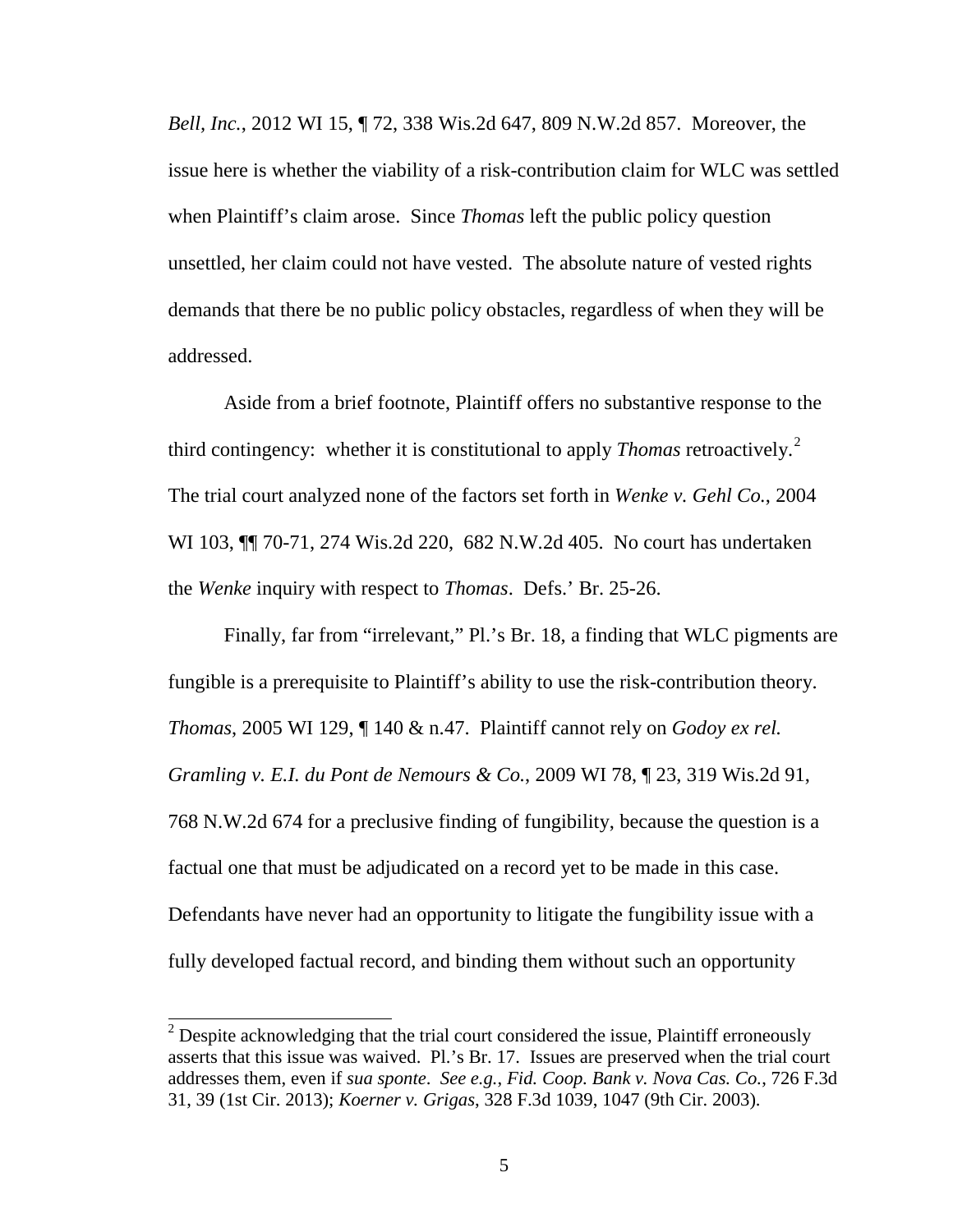<span id="page-11-2"></span>would violate state and federal due process of law. *See, e.g.*, *Oddsen v. Bd. Of Fire & Police Comm'rs for City of Milwaukee*, 108 Wis.2d 143, 159, 321 N.W.2d 161 (1982).

Each of these four separate contingencies (due process, public policy, *Thomas*'s retroactive application, and fungibility) goes to the existence of a claim against Defendants. None concerns whether Plaintiff can prove her claim and recover damages, *cf.* Pl.'s Br. 14-15, but whether it is constitutional and feasible to bring a claim at all. As she has conceded, without *Thomas*'s risk-contribution theory, she cannot pursue a claim against Defendants. R. 476; A-App. 017, 021. Accordingly, Plaintiff has no vested right.

# <span id="page-11-0"></span>**II. THE TRIAL COURT IMPROPERLY SUBSTITUTED ITS OWN VIEW FOR THE LEGISLATURE'S BALANCE OF PUBLIC AND PRIVATE INTERESTS.**

<span id="page-11-1"></span>Rather than address the separation of powers principles barring the trial court from second-guessing legislative policy, Plaintiff suggests that this Court overlook them. But, a court cannot "ignore the doctrine of separation of powers." *City of Appleton v. Outagamie County*, 197 Wis. 4, 11, 220 N.W. 393 (1928). "It is conceived to be a *fundamental principle* of our government that when one coordinate branch acts within its constitutional field, its action may not be inquired into or interfered with by another co-ordinate branch." *Id.* (emphasis added). Far from having "nothing to do with" the vested rights analysis, the separation of powers decisions cited by Defendants set forth constitutionally-defined boundaries that courts must observe. Pl.'s Br. 21, 23-24.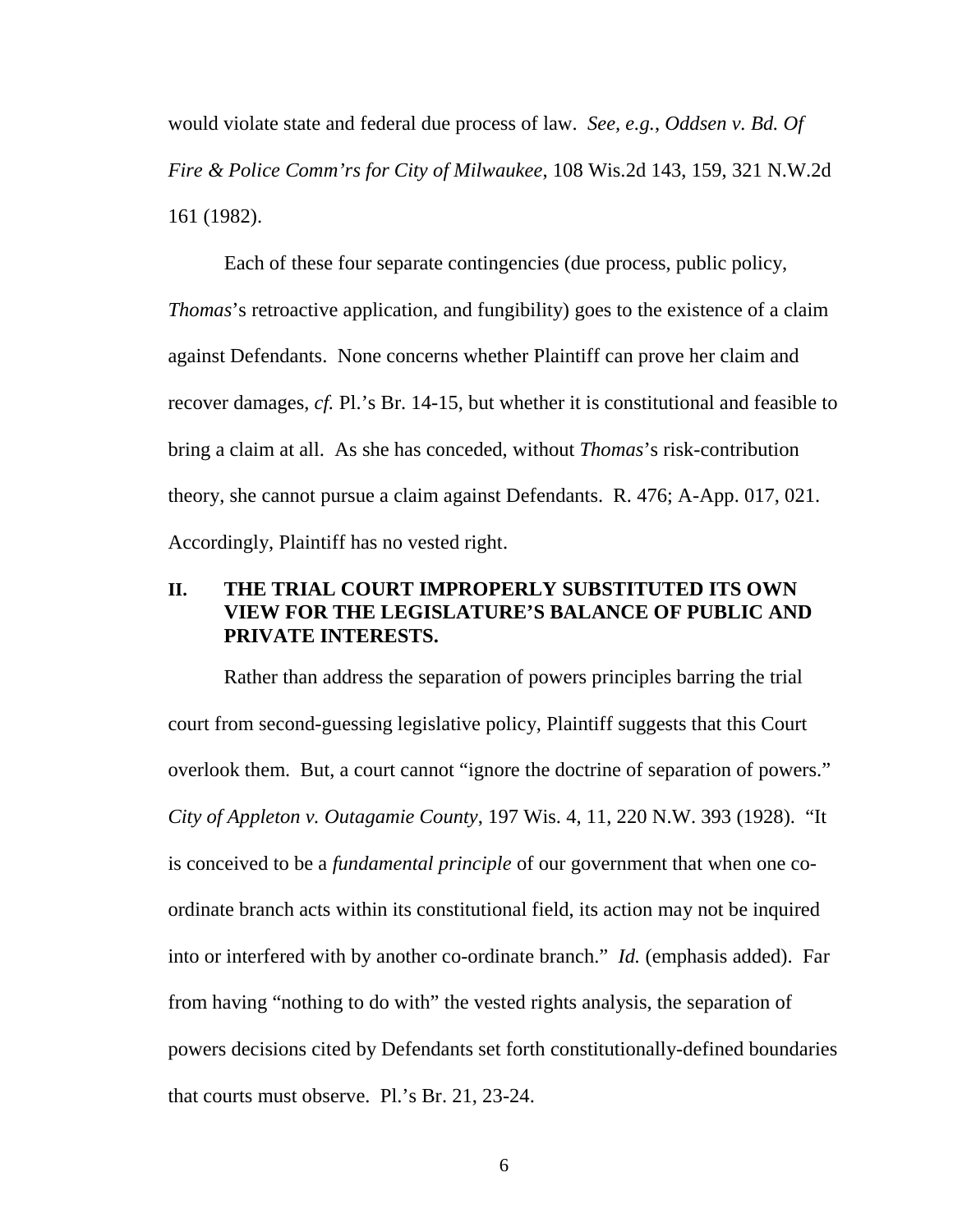The strong presumption of constitutionality that Plaintiff must overcome extends even to legislation deemed to be retroactive. *See Soc'y Ins.*, 2010 WI 68, ¶ 30 ("[M]erely 'identifying a substantive, or vested, property right is not dispositive for due process purposes."") (citations omitted));<sup>[3](#page-12-4)</sup> *Chappy v. LIRC*, 136 Wis.2d 172, 180, 401 N.W.2d 568 (1987).

<span id="page-12-0"></span>The trial court exceeded its constitutional authority. A court cannot refuse to apply the Legislature's stated purpose and set out to "fix[] a broken system," as the trial court did here. R. 476; A-App. 017, 038. The separation of powers doctrine is not "inapposite," Pl.'s Br. 23-24; that doctrine prohibits the trial court's response in this case: "[W]hen the legislature has acted, 'the judiciary is limited to applying the policy the legislature has chosen to enact, and may not impose its own policy choices.'" *Progressive N. Ins. Co. v. Romanshek*, 2005 WI 67, ¶ 60, 281 Wis.2d 300, 697 N.W.2d 417. Although Plaintiff attempts to downplay and mischaracterize *Soc'y Ins.*, 2010 WI 68, ¶ 13, the Supreme Court was explicit that the Legislature's public purpose need not be substantial, *id.* ¶ 30 n.12; it is enough that the Legislature has made and articulated the policy determination.

<span id="page-12-2"></span><span id="page-12-1"></span>Courts defer to the Legislature's assessment of the necessity and reasonableness of legislation. *Chappy*, 136 Wis.2d at 188; *compare Matthies*, 2001 WI 82, ¶ 46 (legislative history was silent on public purpose). The trial court erred by deciding that Legislative policy was incorrect, and by disregarding

<span id="page-12-4"></span><span id="page-12-3"></span><sup>&</sup>lt;sup>3</sup> Whether viewed as a facial or as-applied challenge to a statute, all Justices agreed that the party challenging a statute's constitutionality bears the burden of proving that it is unconstitutional beyond a reasonable doubt. *Soc'y Ins.*, 2010 WI 68, ¶ 27.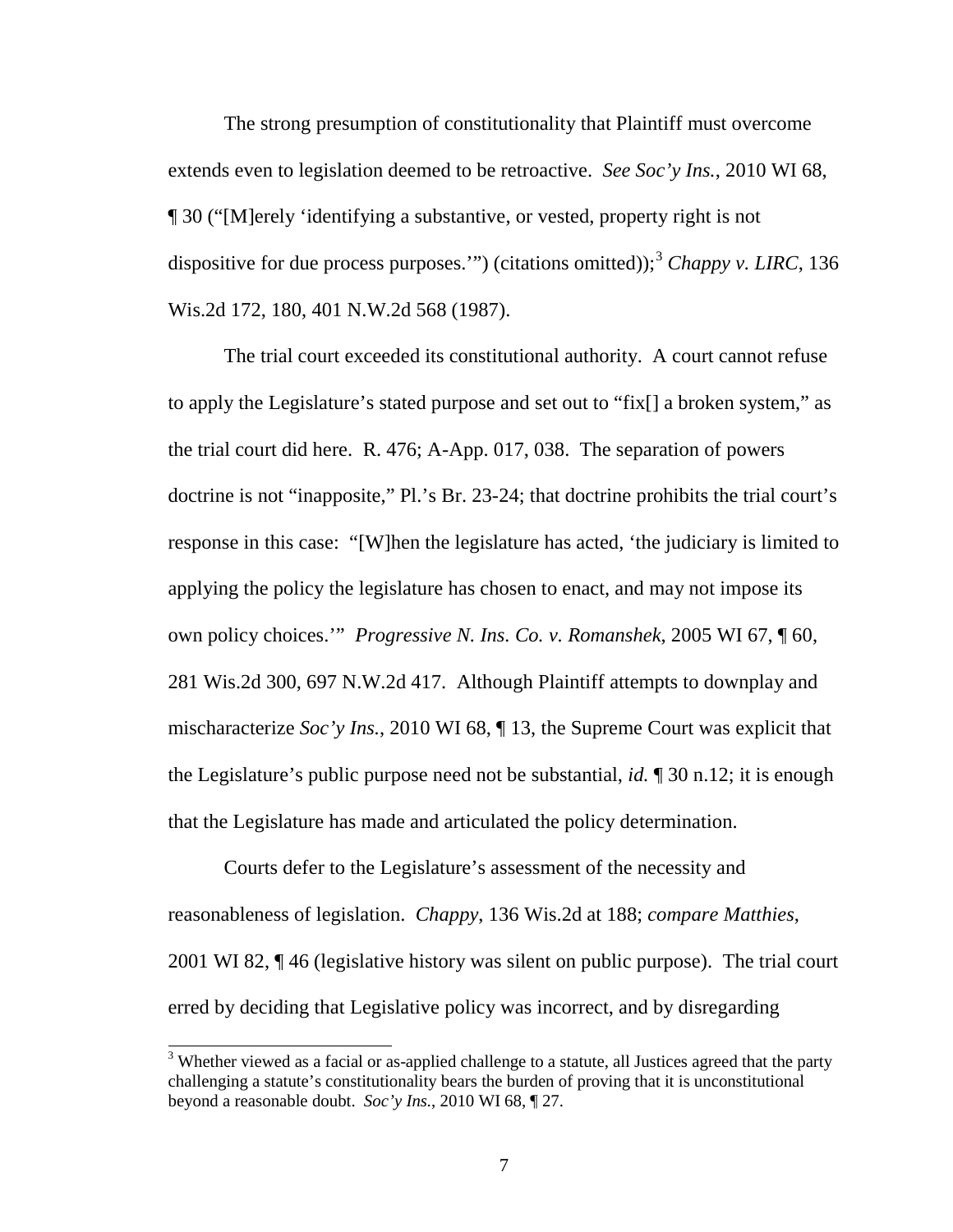<span id="page-13-4"></span>Legislative history and other evidence that did not support its own view. *See Northwest Airlines, Inc. v. Wis. Dep't of Revenue*, 2006 WI 88, ¶ 59, 293 Wis.2d 202, 717 N.W.2d 280.

<span id="page-13-5"></span>Ironically, Plaintiff argues that the *Legislature* infringed on the judiciary's domain. Pl.'s Br. 26-32. After conceding that "the judicial department has no power to interfere with the legislative process," Plaintiff contends that Section 895.046 evinces an "intent to abrogate the *Thomas* Court's interpretation of Art. I, § 9 of the Wisconsin Constitution." Pl.'s Br. 27-28. Section 895.046 did nothing of the kind. It preserved a remedy consistent with traditional tort law principles and public policy. The Legislature is not preventing access to the courts—the right Art. I, § 9 protects. The question here is whether the Legislature can constitutionally pass legislation that disagrees with *Thomas*. *Cf.* Pl.'s Br. 28. The answer is obvious: the Legislature can enact a law that supersedes a judicial decision, and it has passed such laws before. *See, e.g.*, *Northern Air Servs., Inc. v. Link*, 2011 WI 75, ¶ 51, 336 Wis.2d 1, 804 N.W.2d 458. It is equally apparent that the Legislature can pass laws to amend tort principles, and it has passed such laws many times before. *See e.g., Ervin v. City of Kenosha*, 159 Wis.2d 464, 476, 464 N.W.2d 654 (1991); *MBS-Certified Pub. Accountants, LLC*, 2012 WI 15, ¶ 3.

<span id="page-13-3"></span><span id="page-13-2"></span><span id="page-13-1"></span><span id="page-13-0"></span>Here, after a public policy assessment, the Legislature determined that Section 895.046 best served Wisconsin by re-establishing certain tort principles and protecting the economy. That decision is for the Legislature to make. *City of Appleton*, 197 Wis. at 11 ("Most certainly a court cannot inquire into the character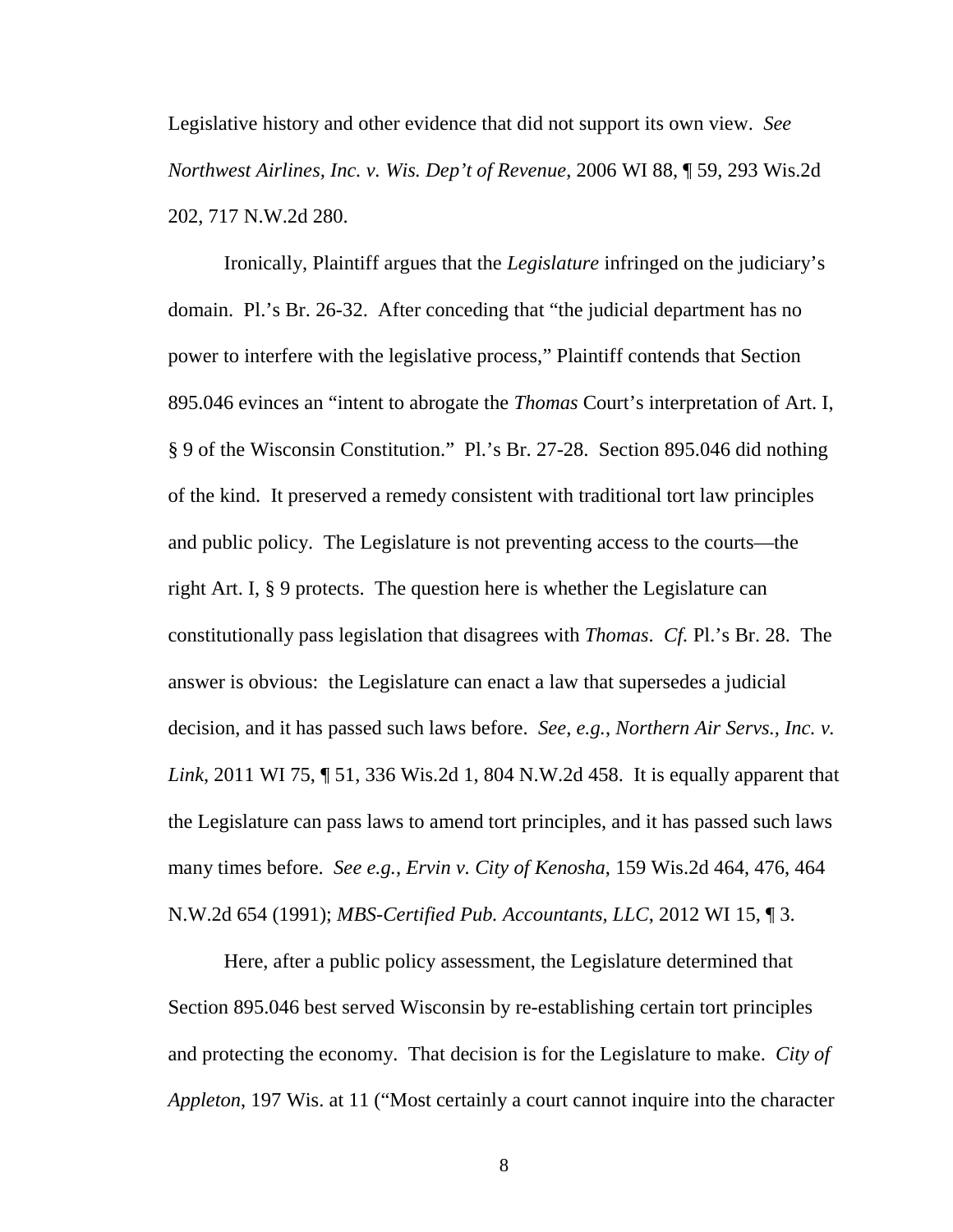of the intent with which a co-ordinate branch of the government exercises its powers and, if it deems that the co-ordinate branch of the government is not acting with proper intent, to set aside and nullify its acts."). To hold otherwise would permit judicial second-guessing of legislative and economic policy and harkens back to the discredited era of *Lochner v. New York*, 198 U.S. 45 (1905). *See City of Cleburne v. Cleburne Living Ctr., Inc.*, 473 U.S. 432, 460 (1985).

<span id="page-14-4"></span><span id="page-14-1"></span>The only question here is whether the Legislature could rationally conclude, as it did, that public interests in the Constitution, fair tort law, and the economy can outweigh the private interests of a litigant to bring a claim that she did not have at the time of her injury. While the Legislature and the courts might disagree on that balance, "courts do not substitute their social and economic beliefs for the judgment of legislative bodies, who are elected to pass laws." *Ferguson v. Skrupa*, 372 U.S. 726, 730 (1963); *Ervin*, 159 Wis.2d at 476, 478 (recognizing "that such a holding has negative consequences for unfortunate victims in cases such as this. … [But] when a legislative mandate is 'clearly expressed and there is no warrant for alternative construction, a court may not impose its view of what the law should be.'").

### <span id="page-14-3"></span><span id="page-14-2"></span><span id="page-14-0"></span>**III. SECTION 895.046 IS NOT PRIVATE LEGISLATION.**

Plaintiff claims that Section 895.046 is unconstitutional, private legislation, either because the amendments are facially specific to "particular people" —the lead pigment manufacturer defendants—or because they create a "closed classification" consisting of "lead poisoned children whose causes of action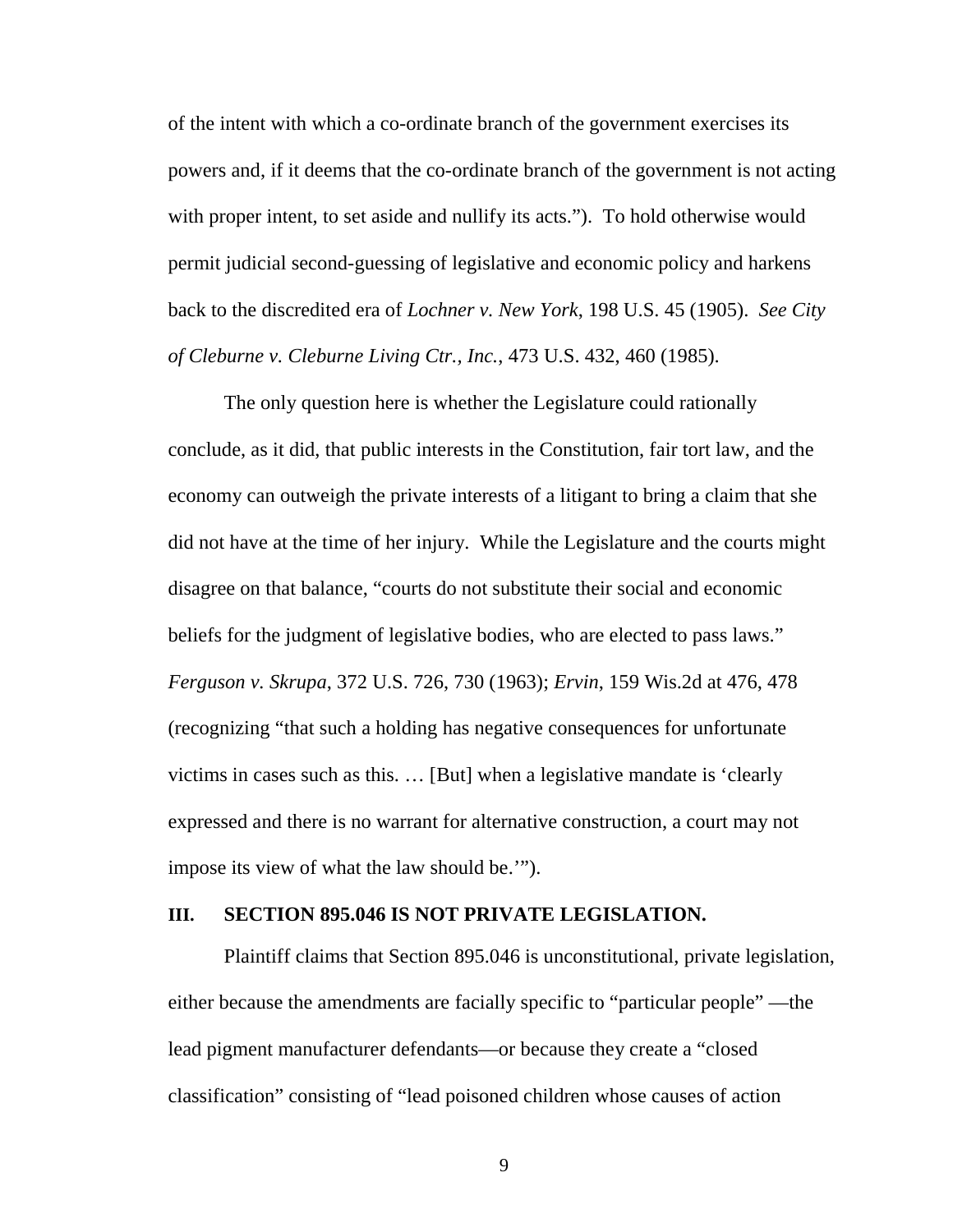accrued prior to February 1, 2011." Pl.'s Br. 35. But, Plaintiff misreads Section 895.046. It applies to *all* manufacturers and sellers, for *all* products, across the state. By its own language, it reaches "all actions in law or equity, whenever filed or accrued, in which a claimant alleges that the manufacturer, distributor, seller, or promoter of a product is liable for an injury or harm to a person or property…." Wis. Stat. §895.046(2).

<span id="page-15-6"></span><span id="page-15-4"></span>The Legislature enacted Section 895.046 to serve "the public interest to clarify product liability law, generally, and the application of the risk contribution theory of liability…." Wis. Stat. § 895.0[4](#page-15-8)6(1g).<sup>4</sup> This statewide concern precludes a finding of private legislation. *See Milwaukee Brewers Baseball Club v. Wis. Dep't of Health & Soc. Servs.*, 130 Wis.2d 79, 119, 387 N.W.2d 254 (1986) ("The legislature's finding…'that prison overcrowding is a critical problem in this state,' with which the circuit court agreed, is the specific type of statewide concern which we failed to find in *Soo Line*.").<sup>[5](#page-15-9)</sup> The benefit to Defendants or burden on other parties does not weigh in the analysis; "general

<span id="page-15-5"></span>legislation which legitimately serves the public interest will often incidentally

<span id="page-15-8"></span><span id="page-15-7"></span><span id="page-15-3"></span><span id="page-15-2"></span><span id="page-15-0"></span><sup>&</sup>lt;sup>4</sup> Plaintiff's erroneous argument that Sherwin-Williams "contaminated" the legislative process flouts First Amendment law. *See, e.g.*, *Eastern R. Presidents Conference v. Noerr Motor Freight, Inc.*, 365 U.S. 127, 138 (1961); *Mercatus Group, LLC v. Lake Forest Hosp.*, 641 F.3d 834, 847- 48 (7th Cir. 2011). Moreover, lobbying does not impact Section 895.046's presumption of constitutionality. *See Lake Country Racquet & Athletic Club, Inc. v. Morgan,* 2006 WI App 25, ¶¶ 12, 19-20, 289 Wis.2d 498, 710 N.W.2d 701 ("frequent legislative contacts and media advertising by groups supporting and opposing the measure, as well as press reports" did not disrupt presumption of constitutionality); *Group Health Coop v. Wis. Dep't of Revenue*, 229 Wis.2d 846, 851 n.2, 601 N.W.2d 1 (Ct. App. 1999).

<span id="page-15-9"></span><span id="page-15-1"></span><sup>5</sup> As an example of private legislation, Plaintiff cited *Soo Line R.R. Co. v. Dep't of Transp.*, 101 Wis.2d 64, 76, 303 N.W.2d 626 (1981), which struck down legislation related "to a specific point on a specific highway" and only affecting "a particular entity, the Soo Line Railroad." *Cf*. Pl.'s Br. 32.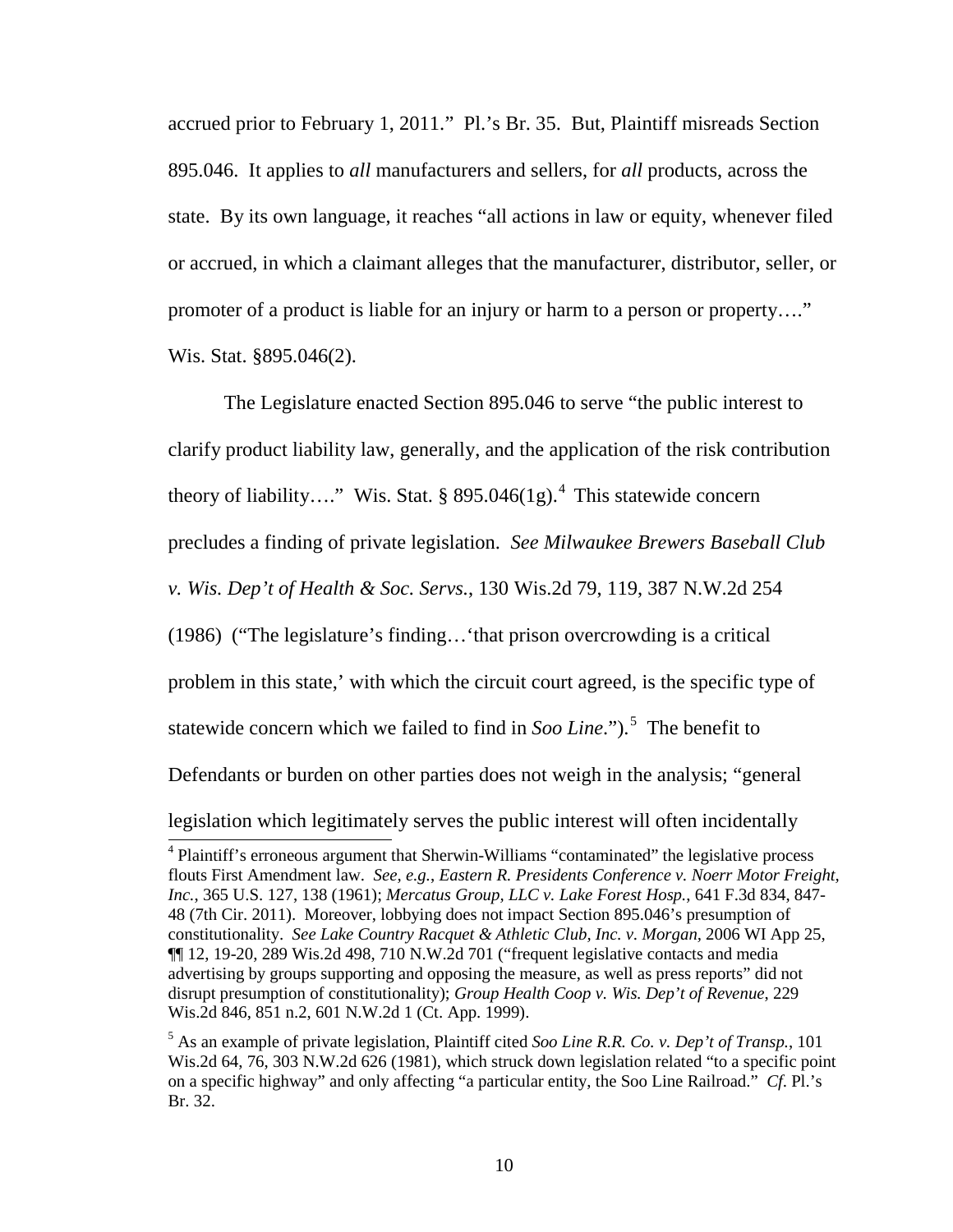confer a benefit or burden on particular entities." *Id.* at 116. That incidental benefit does not upset Section 895.046's broader purposes to serve "the public interest," preserve well-settled Wisconsin tort law, and ensure that "businesses may conduct activities in this state without fear of being sued for indefinite claims of harm." Wis. Stat. § 895.046(1g).

<span id="page-16-4"></span><span id="page-16-3"></span><span id="page-16-2"></span><span id="page-16-1"></span><span id="page-16-0"></span>Finally, Plaintiff's contention that Section 895.046 was "smuggled" into the biennial budget ignores reality. Under Article IV, Section 18 of the Wisconsin Constitution, courts must presume constitutionality "where it is evident that the legislature did adequately consider or discuss the legislation in question, even where such legislation was passed as part of a voluminous bill." *Flynn v. Dep't of Admin.*, 216 Wis.2d 521, 537, 576 N.W. 2d 245 (1998); *Jackson v. Benson*, 218 Wis.2d 835, 885-87, 578 N.W.2d 602 (1998). Here, the Legislature considered the amendments in public hearings. The exact language of the amendments first appeared in an earlier, single-subject bill: 2011 Senate Bill 373, introduced in January 2012. The Senate conducted a public hearing on Senate Bill 373, and Plaintiff's counsel testified against it. R. 476; A-App. 017, 036. Once Senate Bill 373's text was reintroduced as part of 2013 Wisconsin Act 20, Plaintiff's counsel again publicly opposed the amendments. Thus "[f]orged in the deliberative kiln of public debate," Section 895.046 is constitutional. *Jackson*, 218 Wis.2d at 885-87.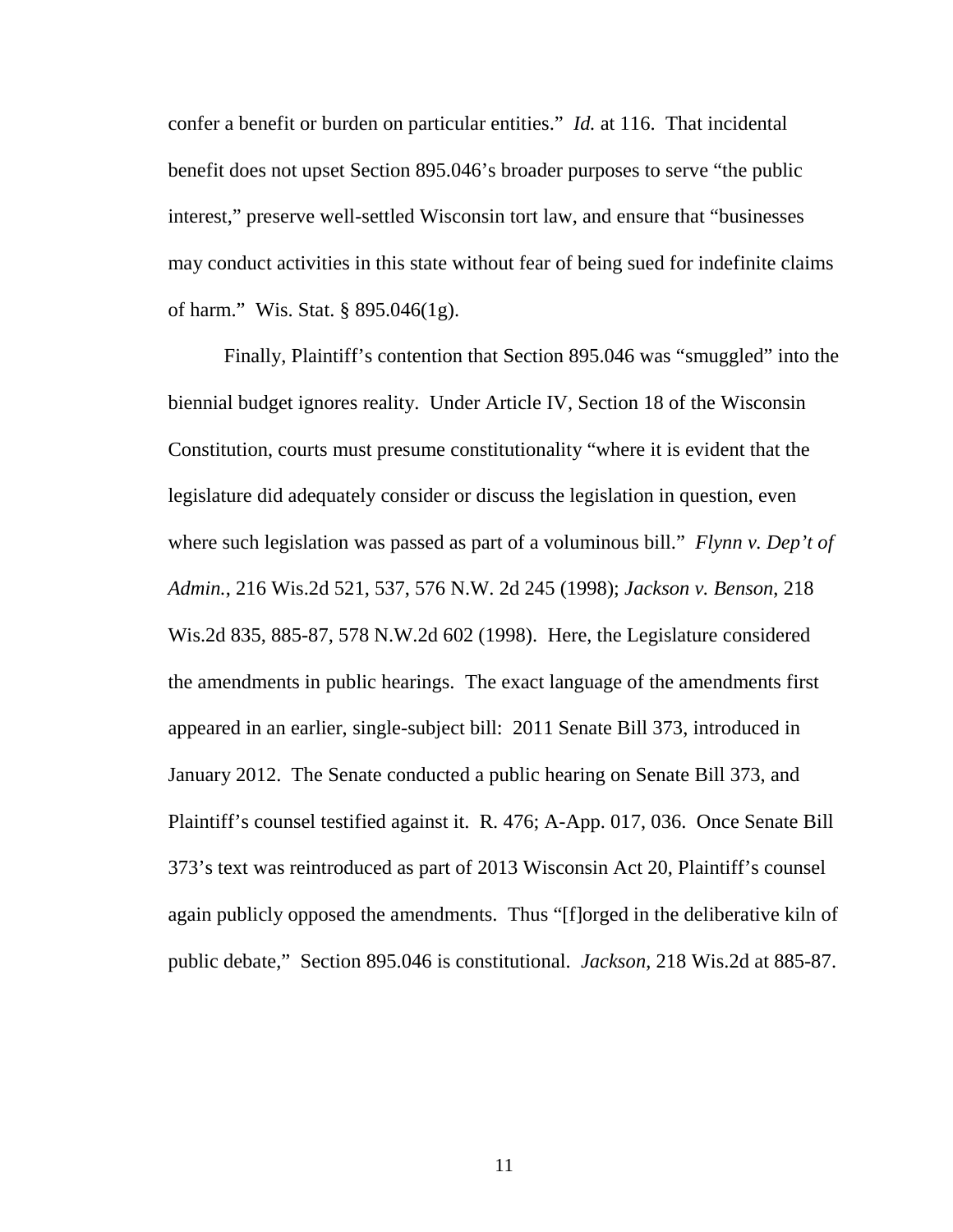### **CONCLUSION**

<span id="page-17-0"></span>This Court should reverse the trial court's decision.

Dated: April 14, 2015

*/s/ Jeffrey K. Spoerk*

Jeffrey K. Spoerk Wis. Bar No. 1005405 James E. Goldschmidt Wis. Bar No. 1090060 QUARLES & BRADY LLP 411 East Wisconsin Avenue, Suite 2350 Milwaukee, WI 53202-4497 (414) 277-5000

Charles H. Moellenberg, Jr. JONES DAY 500 Grant Street, Suite 4500 Pittsburgh, PA 15219-2514 (412) 391-3939

**Counsel to Defendant-Appellant The Sherwin-Williams Company**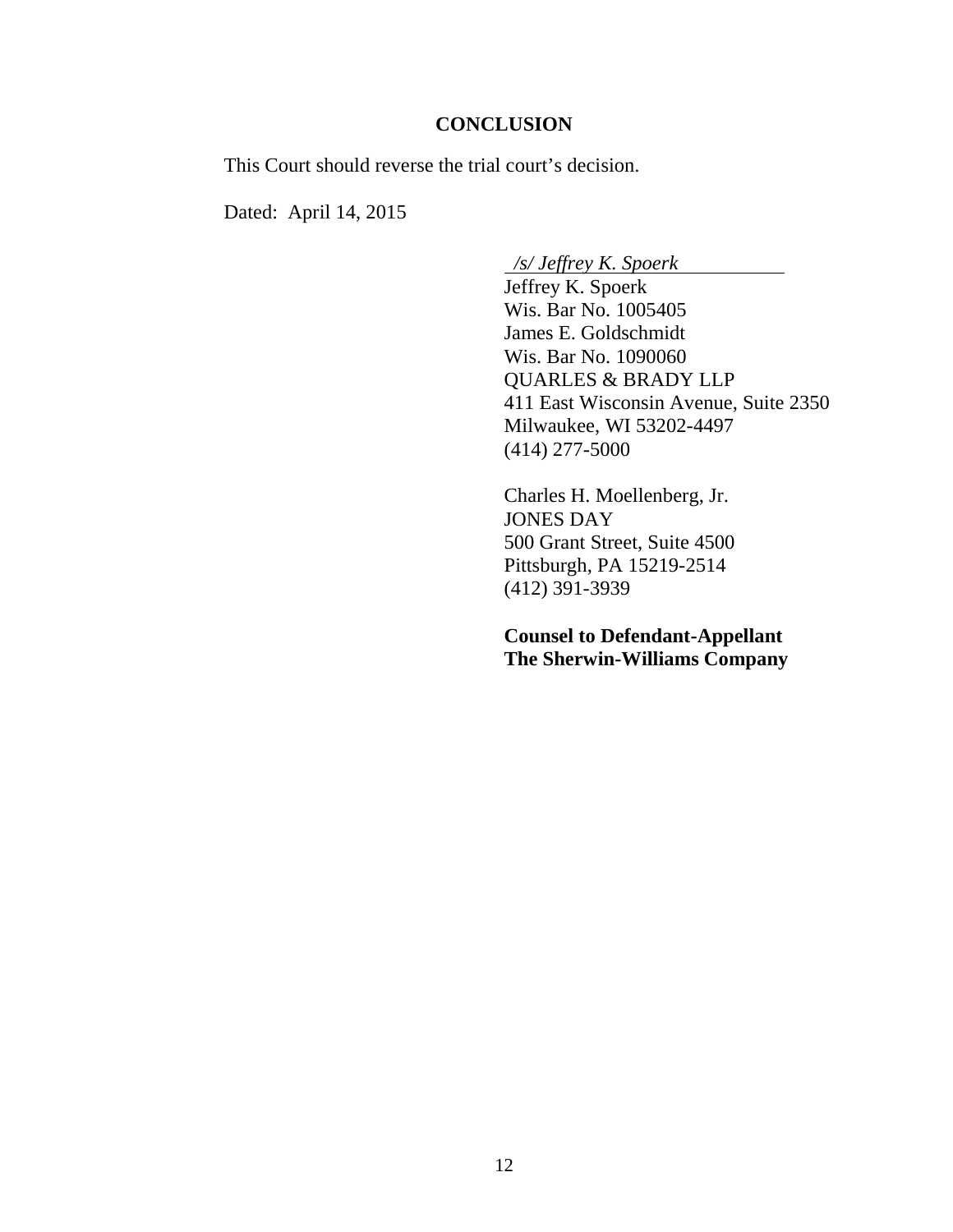### **CERTIFICATION REGARDING FORM AND LENGTH**

I hereby certify that this brief conforms to the rules contained in Wis. Stat. §§ 809.19(8)(b) and (c) as to form and length for a reply brief produced with a proportional serif font. The length of this brief is 2,981 words, including footnotes.

Dated: April 14, 2015

*/s/ Jeffrey K. Spoerk*

Jeffrey K. Spoerk Wis. Bar No. 1005405 James E. Goldschmidt Wis. Bar No. 1090060 QUARLES & BRADY LLP 411 East Wisconsin Avenue, Suite 2350 Milwaukee, WI 53202-4497 (414) 277-5000

Charles H. Moellenberg, Jr. JONES DAY 500 Grant Street, Suite 4500 Pittsburgh, PA 15219-2514 (412) 391-3939

**Counsel to Defendant-Appellant The Sherwin-Williams Company**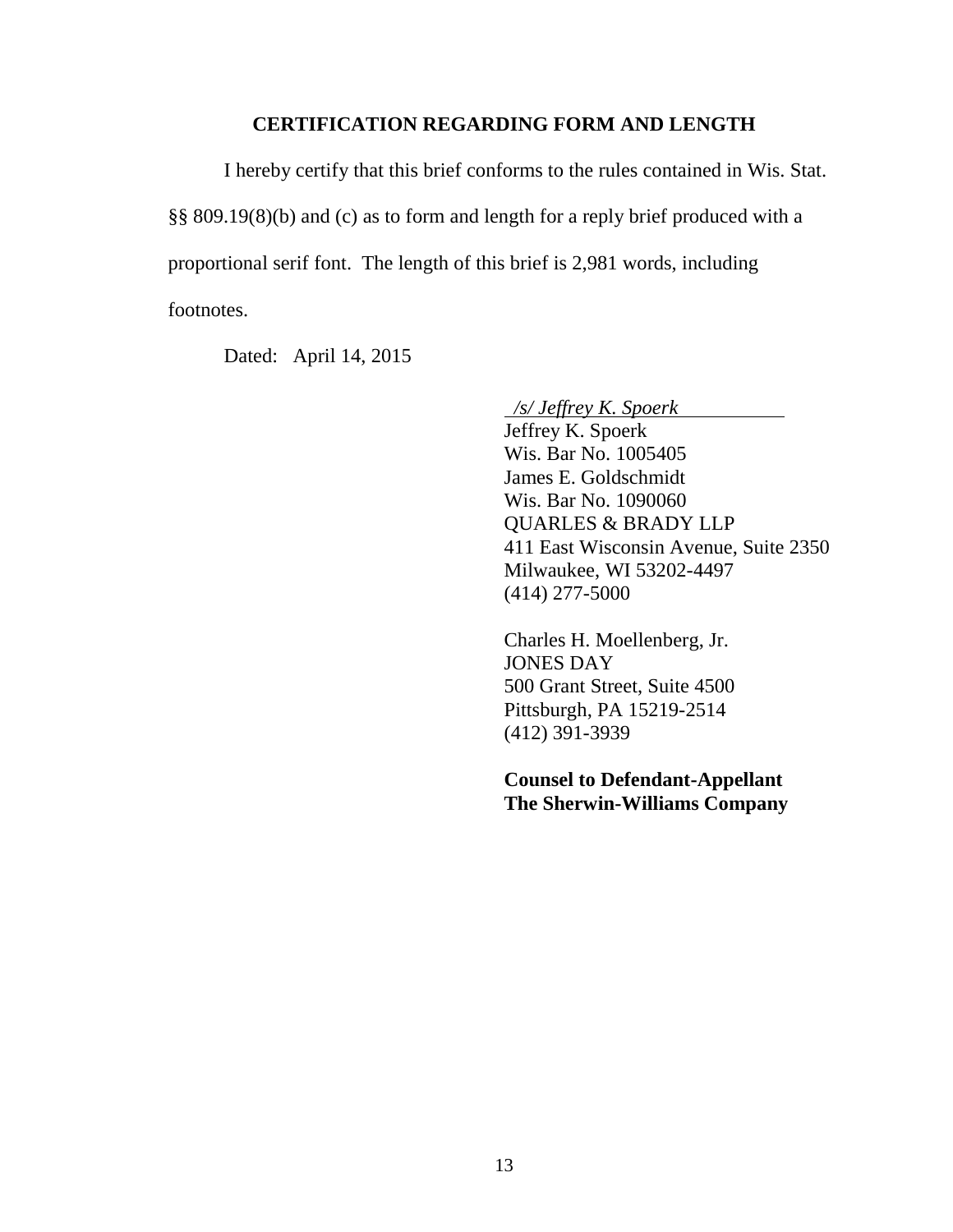### **CERTIFICATION REGARDING ELECTRONIC BRIEF**

I certify that I have submitted an electronic copy of this brief which complies with the requirements of Wis. Stat. § 809.19(12). I further certify that the text of the electronic copy of the brief is identical to the text of the paper copy of the brief.

Dated: April 14, 2015

*/s/ Jeffrey K. Spoerk* Jeffrey K. Spoerk Wis. Bar No. 1005405 James E. Goldschmidt Wis. Bar No. 1090060 QUARLES & BRADY LLP 411 East Wisconsin Avenue, Suite 2350 Milwaukee, WI 53202-4497 (414) 277-5000

Charles H. Moellenberg, Jr. JONES DAY 500 Grant Street, Suite 4500 Pittsburgh, PA 15219-2514 (412) 391-3939

**Counsel to Defendant-Appellant The Sherwin-Williams Company**